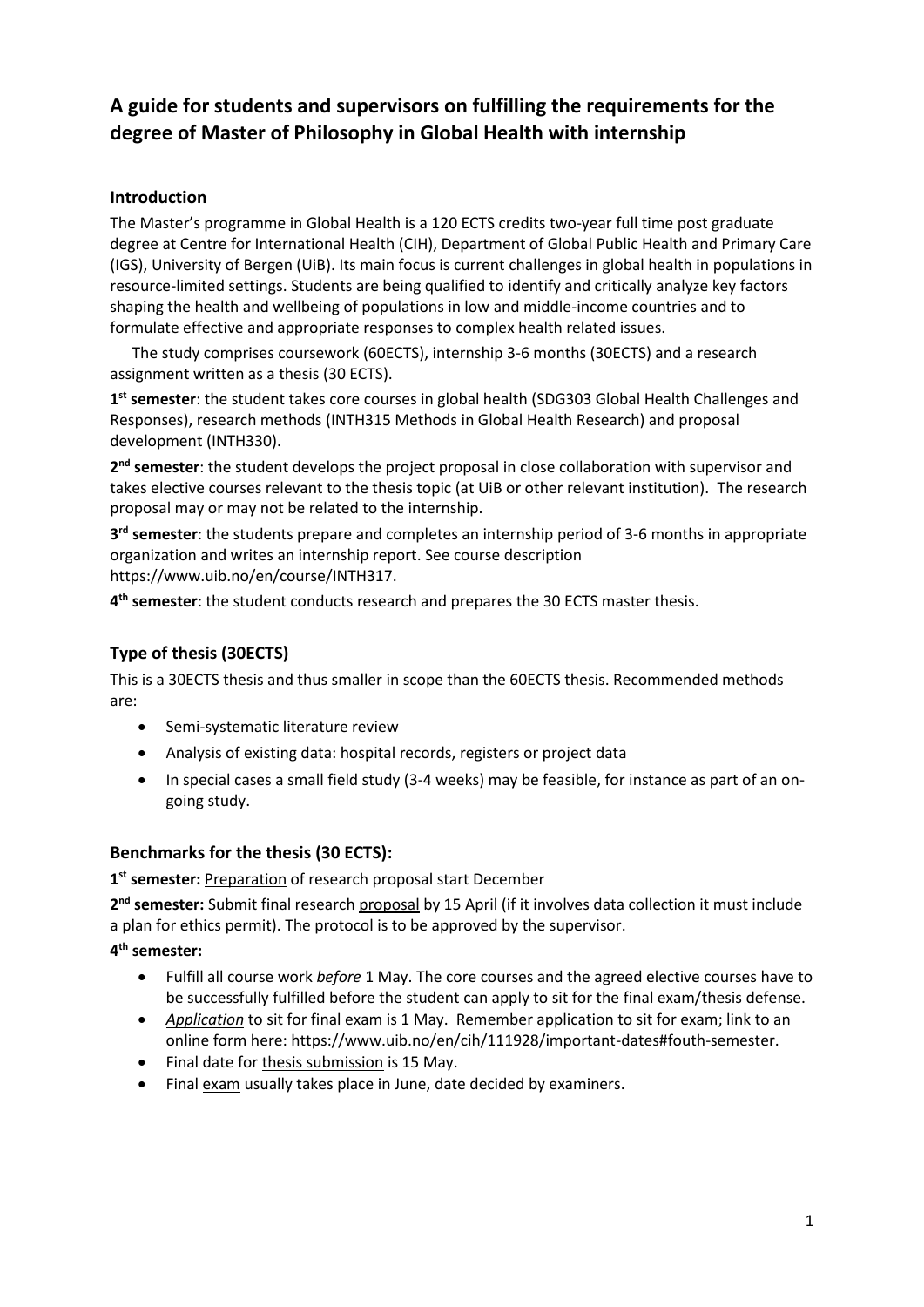## **Research Proposal**

A full proposal should include:

- 1. title of the project
- 2. abstract
- 3. introduction/background
- 4. aim/objectives
- 5. design methods (and data collection if relevant)
- 6. expected outcome/planned analyses/theory
- 7. limitations of the study
- 8. (if relevant; ethical considerations, ethical review and approval)
- 9. time frame
- 10. budget (if fieldwork is included)
- 11. literature references
- 12. annexes (if relevant; questionnaires, interview guides or other data collection tools)

#### **Thesis requirements**

The thesis must:

- be concerned with a global health research problem, which should be clearly formulated and iustified
- have clear objectives/research questions
- be based on relevant and appropriately described materials and methods
- present results in a clear and balanced way
- present a relevant and critical discussion of materials, methods and results and relate this to pertinent literature within the field

### **Writing up the thesis (30 ECTS)**

The 30 ECTS master will usually have a monograph format, but a paper format may be appropriate for some, based on the supervisor's recommendation and close guidance.

*1. Write up your thesis as a monograph* 

The Master thesis should be about 20-40 pages (1 page is approximately 300 words with 1.5 line space, 12-font), excluding tables, figures, references and annexes.

It should include:

- a) title of project
- b) abstract
- c) introduction/Background
- d) aim/objectives
- e) design methods (including data collection if relevant)
- f) findings/results
- g) discussion (including limitations of the study)
- h) conclusions, recommendations.
- i) reference list
- j) annexes
- *2. Present your thesis as a paper*

The thesis can be structured as a scientific paper. The paper may have more than one author, but the student must be the first author.

When a paper is the basis for the master thesis, the thesis should be organized like this:

- a) title page
- b) content list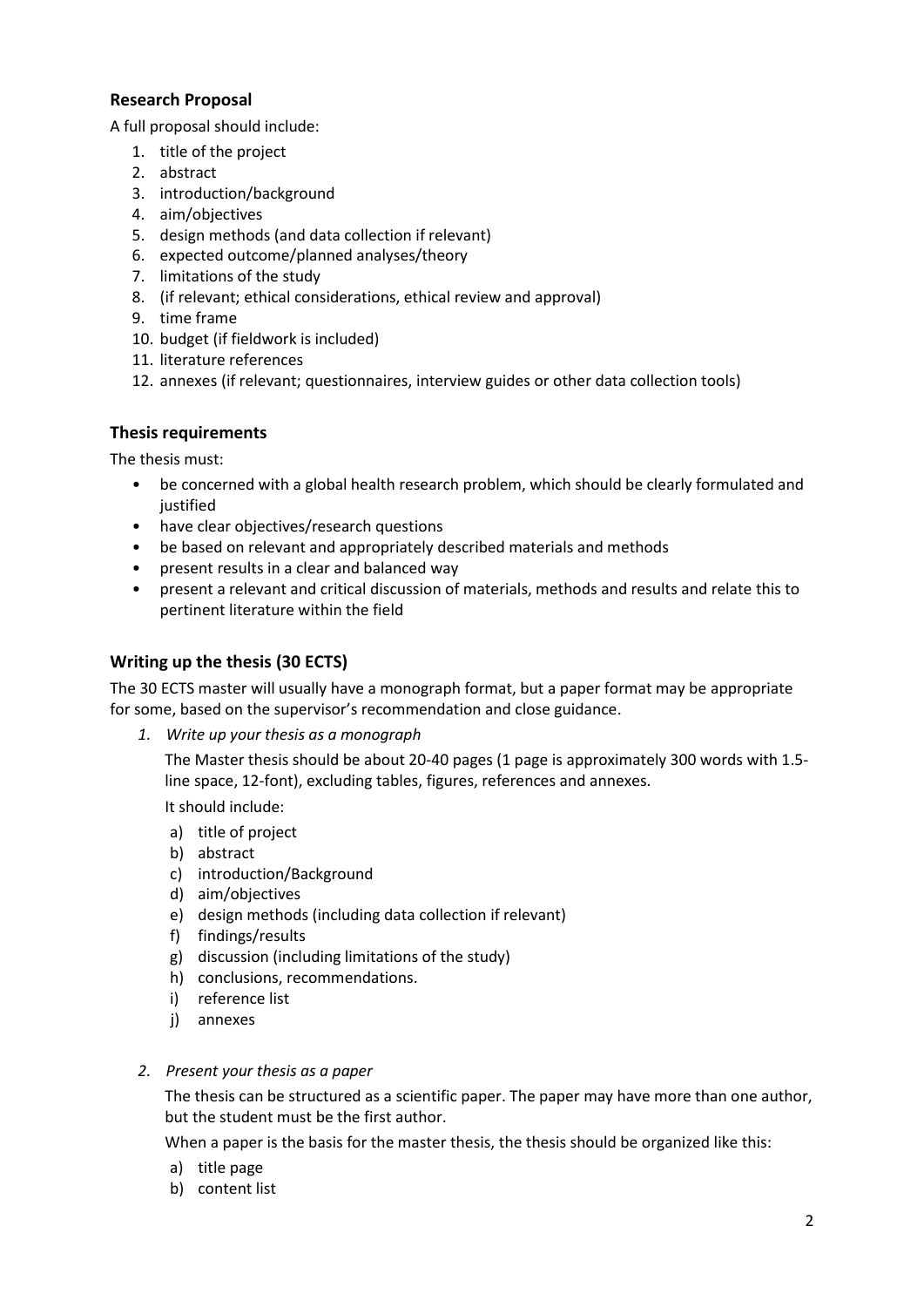- c) foreword (voluntary), including acknowledgements
- d) introduction to the paper. An introduction for the paper should be written, including a literature review (more extensive description than possible in a paper) on the topic and the rationale for performing this study, and if relevant, a more in-depth presentation of models and theories related to the work (10-15 double space pages)
- e) the Paper itself, including abstract, main text, tables and figures (if any), reference list The paper should be written for a publication in an international journal with peerreview evaluation, and the student should mention which paper is aimed for. It should be written in the format asked for by this journal, and the manuscript should be prepared as for submission. Double spacing should be used
- f) annexes: Guidelines from the journal, details of methods (like questionnaire), ethical clearance

The Master thesis should be submitted in Mitt UiB within the ordinary deadline 15 May.

### **Supervision**

The Master thesis is written up under the supervision of an employee at the Faculty of Medicine; an assistant professor, associate professor or a professor. A co-supervisor may be appointed if there is need for special expertise. Co-supervisors can be working in other parts of the university, other universities, other research institutions, or international organizations. The University of Bergen provides no payment for such supervision.

# **Identification of supervisors**

Supervisors will be identified for each student in the first semester. Each student has generally a right to 20 hours of supervision per study year. This includes reading of drafts. If a student has more than one supervisor, the 20 hours will be divided.

#### **Roles and responsibilities**

As a student, you are expected to:

- select your proposed area of study in consultation with academic staff at CIH/IGS
- participate fully in the core courses, in the elective courses as agreed with your supervisor(s), and in the research seminars
- prepare a thesis proposal in collaboration with your supervisor(s)
- present your proposal to teachers and fellow students at research seminars
- if undertaking primary research, discuss with the supervisors any ethical issues associated and secure ethical approval from relevant bodies
- produce work in accordance with the schedule agreed with your supervisors
- ensure that material is presented in sufficient time to allow for comment, discussion and alterations before proceeding to the next stage
- keep record of meetings with supervisor and agreed action points
- be familiar with research ethics guidelines
- be familiar with referencing guidelines
- be familiar with rules about plagiarism

#### **Supervisor(s) are expected to:**

- assist the student in choosing a relevant study topic
- assist in the appointment of (an) appropriate co-supervisor(s)
- assist the student in selecting appropriate elective courses
- read through drafts and give feedback